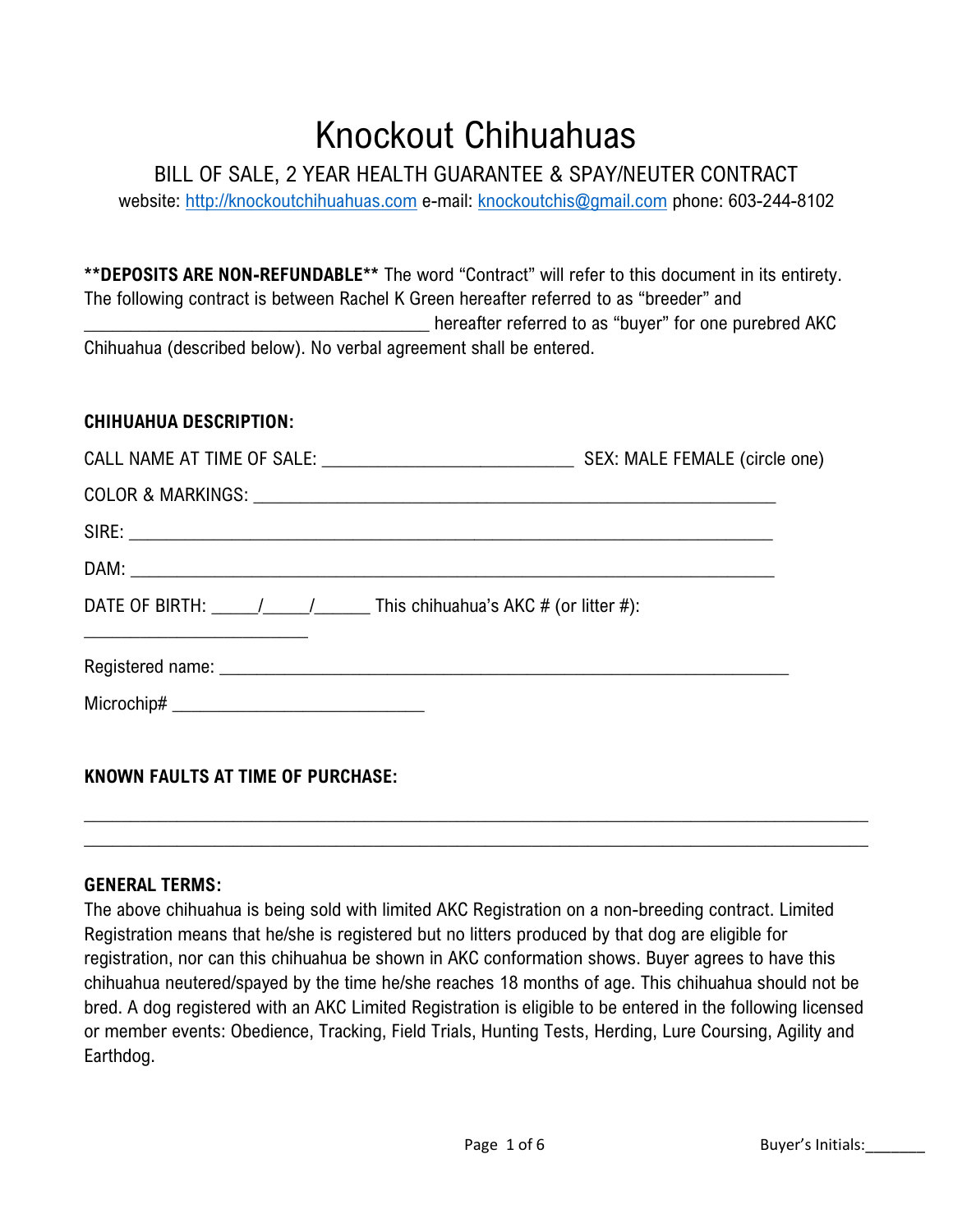# **PRICE:**

A NON-REFUNDABLE DEPOSIT of \$\_\_\_\_\_\_\_\_\_\_\_\_\_\_\_ has been made on\_\_\_\_\_\_\_\_\_\_\_\_\_\_\_\_\_\_\_\_(date). This chihuahua will be held until **This chihuahua** will be held until and the state of the state). At this time the balance of the purchase price (\$\_\_\_\_\_\_\_\_\_\_\_\_\_\_\_less \$500 deposit) must be paid in full or the deposit is forfeited and alternative arrangements will be made for the placement of this chihuahua. NOTE: FINAL PAYMENT AND ANY TRANSPORTATION COSTS MUST BE MADE IN CASH OR VIA CERTIFIED BANK CHECK BEFORE OR AT THE TIME THIS CHIHUAHUA LEAVES OUR HOME. No exceptions.

## **TRANSPORTATION COSTS:**

All transportation costs will be paid by the buyer. Transportation costs (shipping container, airport delivery charges, and any other expenses involved in the shipping of this chihuahua) must be pre-paid before this chihuahua is shipped or delivered.

## **HEALTH GUARANTEE:**

To the best of Breeder's knowledge, you have purchased a healthy chihuahua. This chihuahua is guaranteed to be in excellent health at time of pick-up including up to date vaccinations. He/she has been de-wormed on a regular basis. The breeder's vet has made a final vet check of this chihuahua prior to pick-up and the record will accompany your puppy along with its other records.

We recommend ensuring your chihuahua is vaccinated at 9-10, 13-14 and 17-18 weeks of age for distemper, parvo and adenovirus. **We do NOT recommend and strongly advise against intranasal bordetella, leptospirosis and coronavirus vaccinations for your chihuahua. There is a high incidence of reactions in this breed to these vaccinations.**

To keep this guarantee valid, Buyer must have this chihuahua examined by a licensed veterinarian within three (3) business days of receipt of this chihuahua  $\frac{1}{\sqrt{1-\frac{1}{\sqrt{1-\frac{1}{\sqrt{1-\frac{1}{\sqrt{1-\frac{1}{\sqrt{1-\frac{1}{\sqrt{1-\frac{1}{\sqrt{1-\frac{1}{\sqrt{1-\frac{1}{\sqrt{1-\frac{1}{\sqrt{1-\frac{1}{\sqrt{1-\frac{1}{\sqrt{1-\frac{1}{\sqrt{1-\frac{1}{\sqrt{1-\frac{1}{\sqrt{1-\frac{1}{\sqrt{1-\frac{1}{\sqrt{1-\frac{1}{\sqrt{1-\frac{1}{$ holidays. During this initial exam, should your vet find this chihuahua to be a poor health risk or detect any serious health problems that would require extensive vet care other than the required vaccinations and/or treatment for any type of parasite or bacteria internal or external, you must contact Breeder within 24 hours. You have the option to have Breeder replace your chihuahua with the first available chihuahua (original chihuahua must be returned) of equal quality, OR you may return this chihuahua for a full refund. If you exercise this option, this chihuahua must be returned to breeder within 72 hours at buyer's expense. Buyer will provide Breeder with written documentation from his/her vet stating the health problem and the severity of it. Breeder will not be responsible for vet fees for the initial exam or for any other vet services or bills thereafter. Breeder reserves the right to ask that you acquire a second opinion (breeder will pay for the second opinion if requested). Breeder will not be responsible for any other fees incurred by the Buyer including, but not limited to, shipping expenses.

This chihuahua is guaranteed until two years of age against any life threatening genetic and congenital defects if the terms of this contract have been followed. A written statement from a licensed veterinarian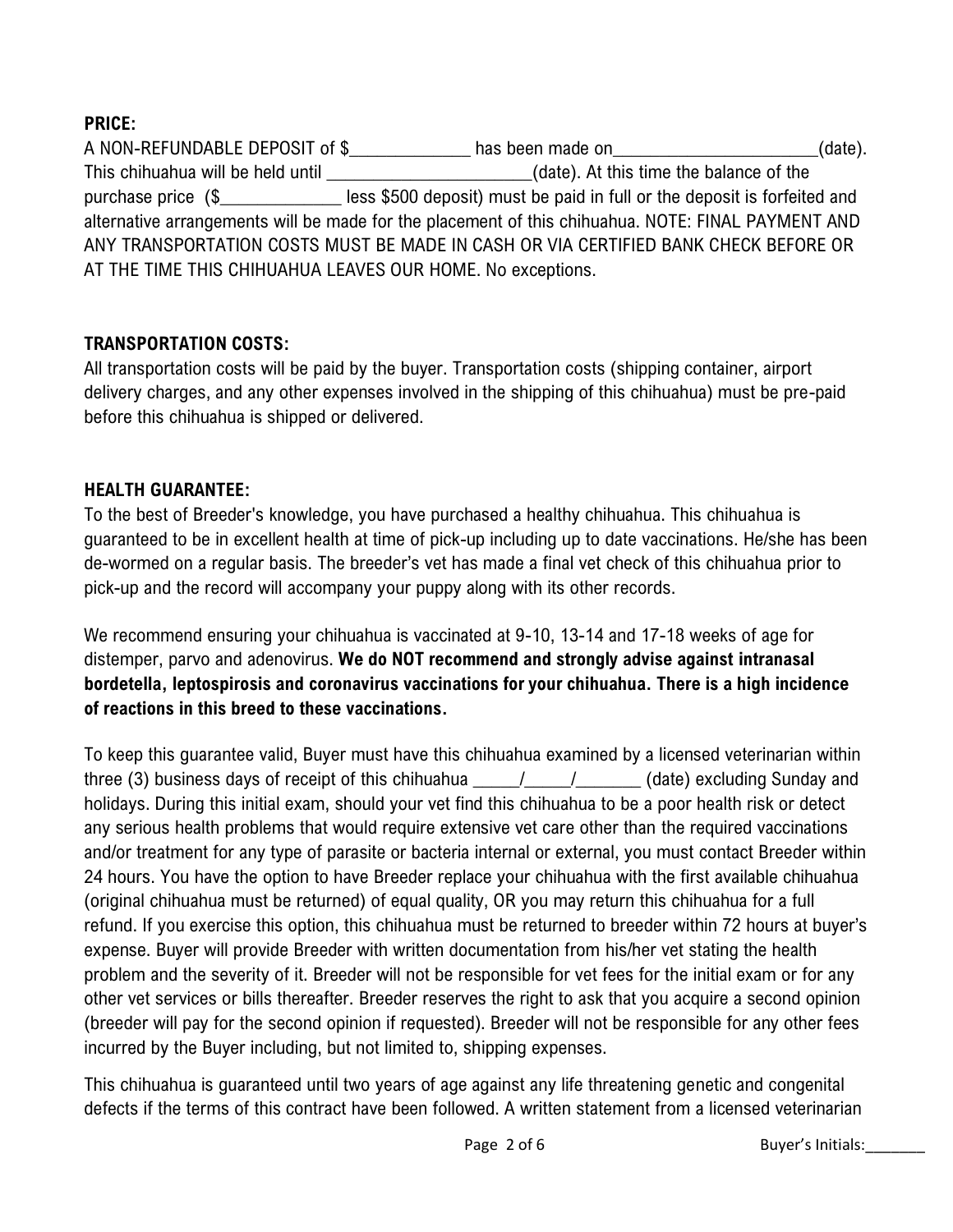will be required if such a defect is found describing the defect and detailing its nature. The seller is entitled to request Buyer takes this chihuahua to a veterinarian of choice for a second opinion (Breeder will cover this exam if requested).

Should this chihuahua die in the care of the Buyer before 2 years of age, an autopsy report from a licensed veterinarian determining the cause of death will be required in order to receive a replacement chihuahua. If this chihuahua's death is deemed due to injury or improper care, no replacement of will be given. If the cause of death is determined to be due to a genetic/congenital defect, Breeder will replace this chihuahua with one of equal quality as soon as one becomes available. Buyer must provide Breeder with written documentation stating the autopsy results as well as any other relevant results and reports.

This contract DOES NOT cover Hypoglycemia (low blood sugar) - It is the responsibility of the Buyer to make sure this chihuahua is eating and drinking on a regular basis. Please see the last page of this contract for more information on Hypoglycemia as it is VERY common in toy breed puppies.

There is no guarantee of temperament, show quality, size, coat quality, hips, patellas, color, bite, ears, molera, testicles, hernias, calcium drops, hypoglycemia, allergies or skin problems. This chihuahua is sold as companion quality.

## **CONDITIONS:**

It is agreed between the Breeder and the Buyer that this chihuahua is being acquired as family companion dog. Breeder has provided this chihuahua with the best possible care, grooming, and socialization, so he/she is off to a good start as a family pet. Buyer agrees this chihuahua will live inside as a member of the family. It will not be crated excessively (more than 10 hours in a 24 hour period). It will receive proper training, feeding, clean water and exercise. Breeder is always available to help with questions regarding training or proper keeping of this chihuahua.

If, for whatever reason the Buyer cannot or does not wish to maintain custody of this chihuahua (at any time during its lifetime) the Breeder should be notified immediately. Buyer agrees that this chihuahua WILL NOT BE SOLD OR PLACED ANYWHERE WITHOUT WRITTEN CONSENT FROM THE BREEDER. Buyer will not trade, give away, or use this chihuahua in any experiments, laboratory or otherwise. Under no circumstances is this chihuahua to be surrendered to an animal shelter or rescue organization. The breeder will help assist in any placement of this chihuahua and WILL ALWAYS ACCEPT THIS CHIHUAHUA BACK. The breeder wishes to make sure this chihuahua/dog is well cared for and placed in a proper environment for its whole lifespan.

Buyer agrees not to use this chihuahua for breeding. No breeding rights are given/sold to the Buyer. Females are not to be bred and males are not to be used at stud. Breeding this chihuahua entitles the Breeder the right to repossess him/her if not neutered/spayed immediately with written proof provided to Breeder. Buyer agrees this chihuahua is being acquired as a family companion.

Buyer agrees to have this chihuahua neutered/spayed by the time he/she reaches 18 months of age. Spaying or neutering too early can lead to health, structural and behavioral problems. It is recommended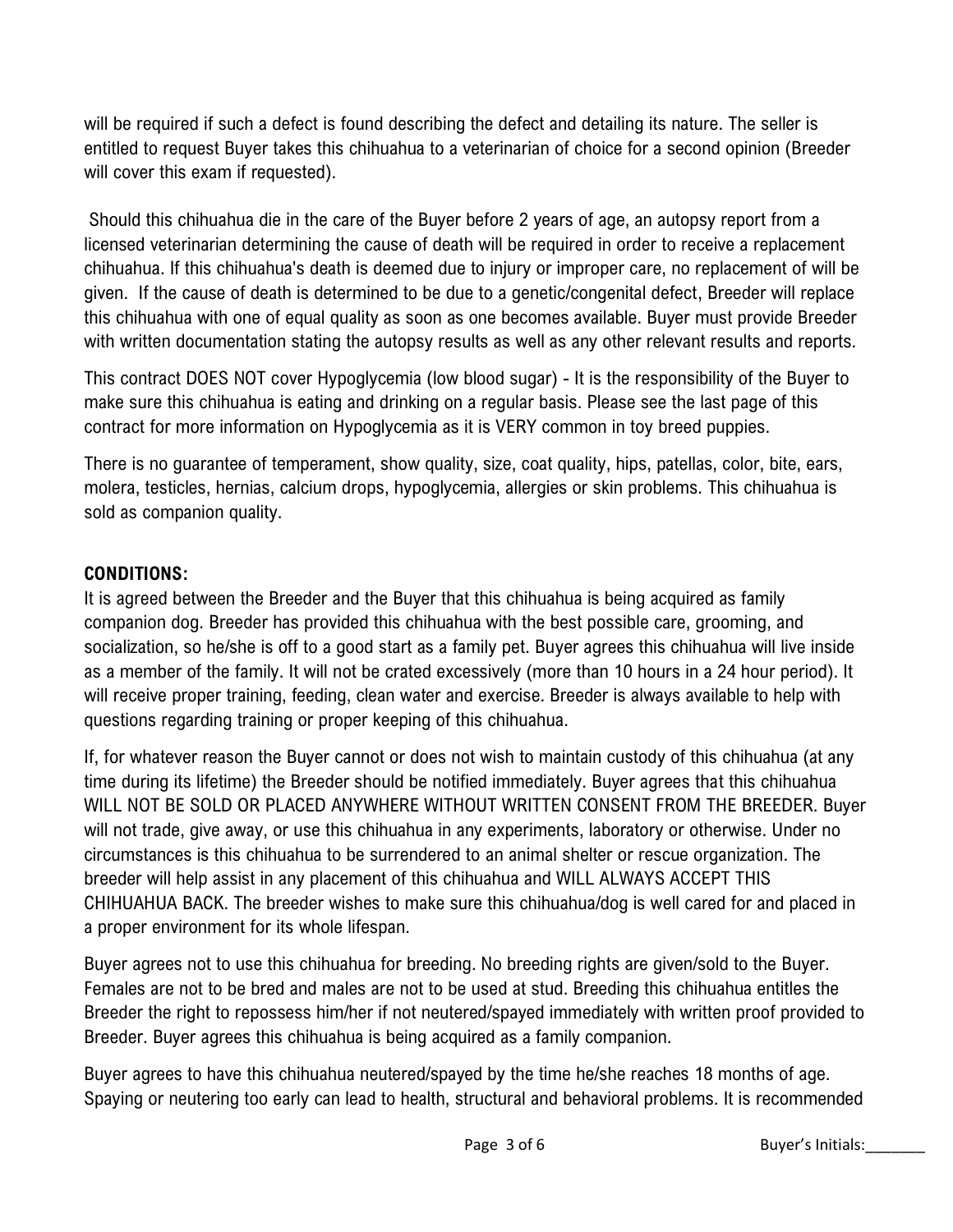you spay your female approximately 2-3 months after her first heat cycle and it is recommended to neuter males at approximately 12 months of age. Adult dogs must be spayed/neutered within one month from date of purchase if not already altered prior to placement. Buyer agrees to supply Breeder with a veterinarian's letter, on company letterhead, as proof of neuter/spay with microchip verification included.

Buyer understands Breeder will hold AKC papers until proof of neuter/spay has been provided on veterinarian letterhead.

## **LIMITATIONS OF CONTRACT:**

This contract applies to the original chihuahua only and is non-transferable to a second party. No replacement of this chihuahua will be given (or discount given on a future chihuahua) if this contract is breeched in any way.

Anything else pertaining to this chihuahua/dog not stated or covered in this contract may only be done with the Breeder's written consent first. This chihuahua will be with the Buyer we originally placed it with or returned to us unless we consent otherwise in writing.

Past the initial 3-day period, cash refunds are not given if this chihuahua is returned. Buyer understands they are making a commitment to this chihuahua for the duration of its life outside of extenuating circumstances. It is the Breeder's goal to always try to place our chihuahuas in their forever homes but understand sometimes there are things outside of the Buyer's control. We will always accept this chihuahua back if Buyer no longer can or wishes to care for him/her.

#### **UNDERSTANDING THE TERMS OF THE CONTRACT:**

The Buyer agrees that he/she has read and understands all terms/conditions of this contract. It is agreed that the place of venue shall be in La Plata County, Colorado, should any disagreement need to be settled in court. Any breech of this contract could be detrimental to the name/reputation of the Breeder and the breeder shall be entitled to 5 times the original price of this chihuahua/dog and included but not limited to attorney's fees, court costs and any (all) expenses acquired and this chihuahua back. All other jurisdictions are asked to accept this contract as legally binding and enforceable. This contract is designed to protect this Chihuahua and the future of the breed, the Breeder and the Buyer of said chihuahua. By signing, all parties agree to all clauses of this contract.

| I have read and understand all the information stated in the Contract: |  |
|------------------------------------------------------------------------|--|
|------------------------------------------------------------------------|--|

BUYER (print):  $\blacksquare$ 

| PHONE (buyer): |  |
|----------------|--|
|----------------|--|

ADDRESS (buyer):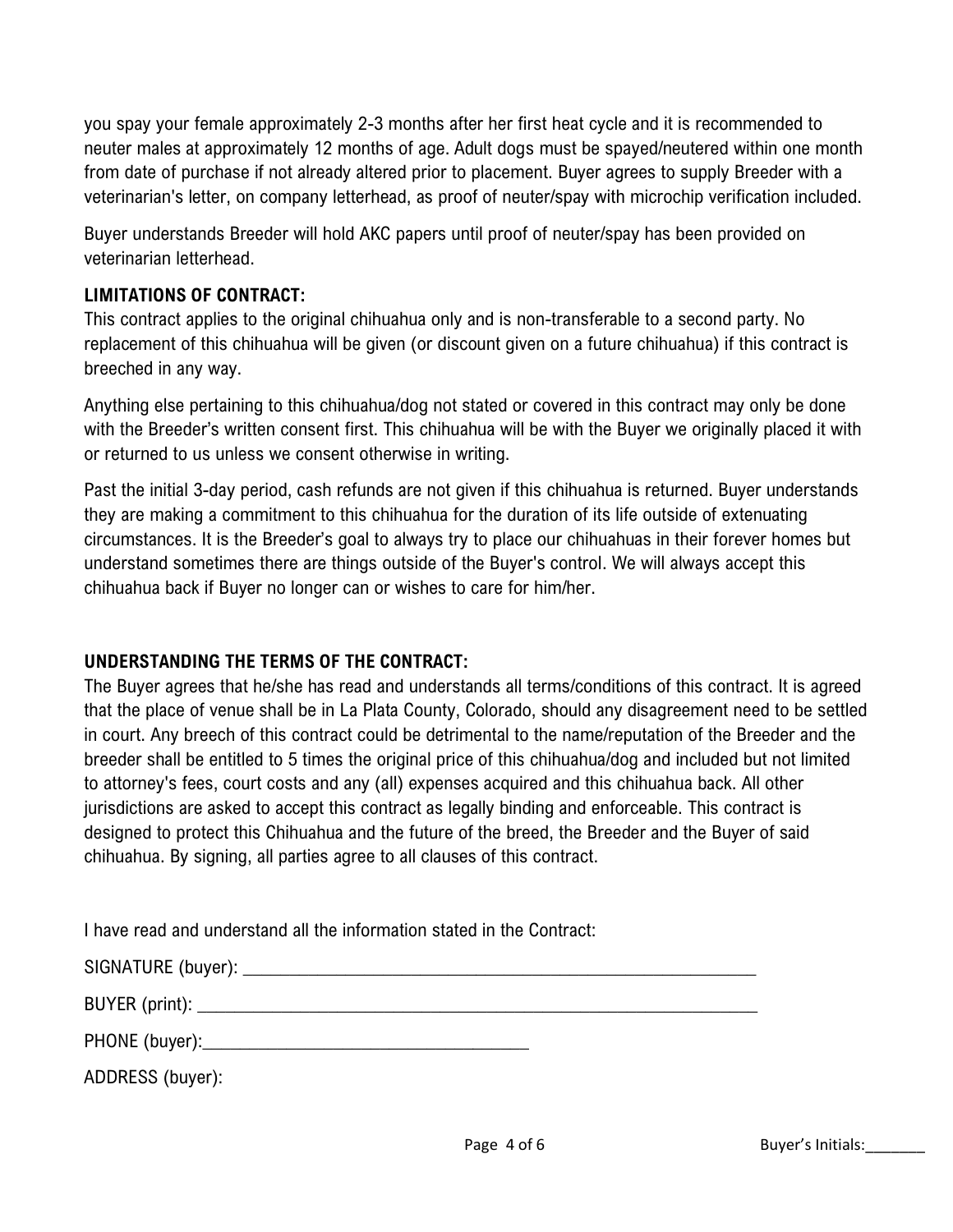| Please attach copy of buyer's driver's license. |  |
|-------------------------------------------------|--|
|                                                 |  |
|                                                 |  |
|                                                 |  |
|                                                 |  |
|                                                 |  |
|                                                 |  |
|                                                 |  |

SIGNATURE (buyer):\_\_\_\_\_\_\_\_\_\_\_\_\_\_\_\_\_\_\_\_\_\_\_\_\_\_\_\_\_\_\_\_\_\_\_\_\_\_\_\_\_\_\_\_\_